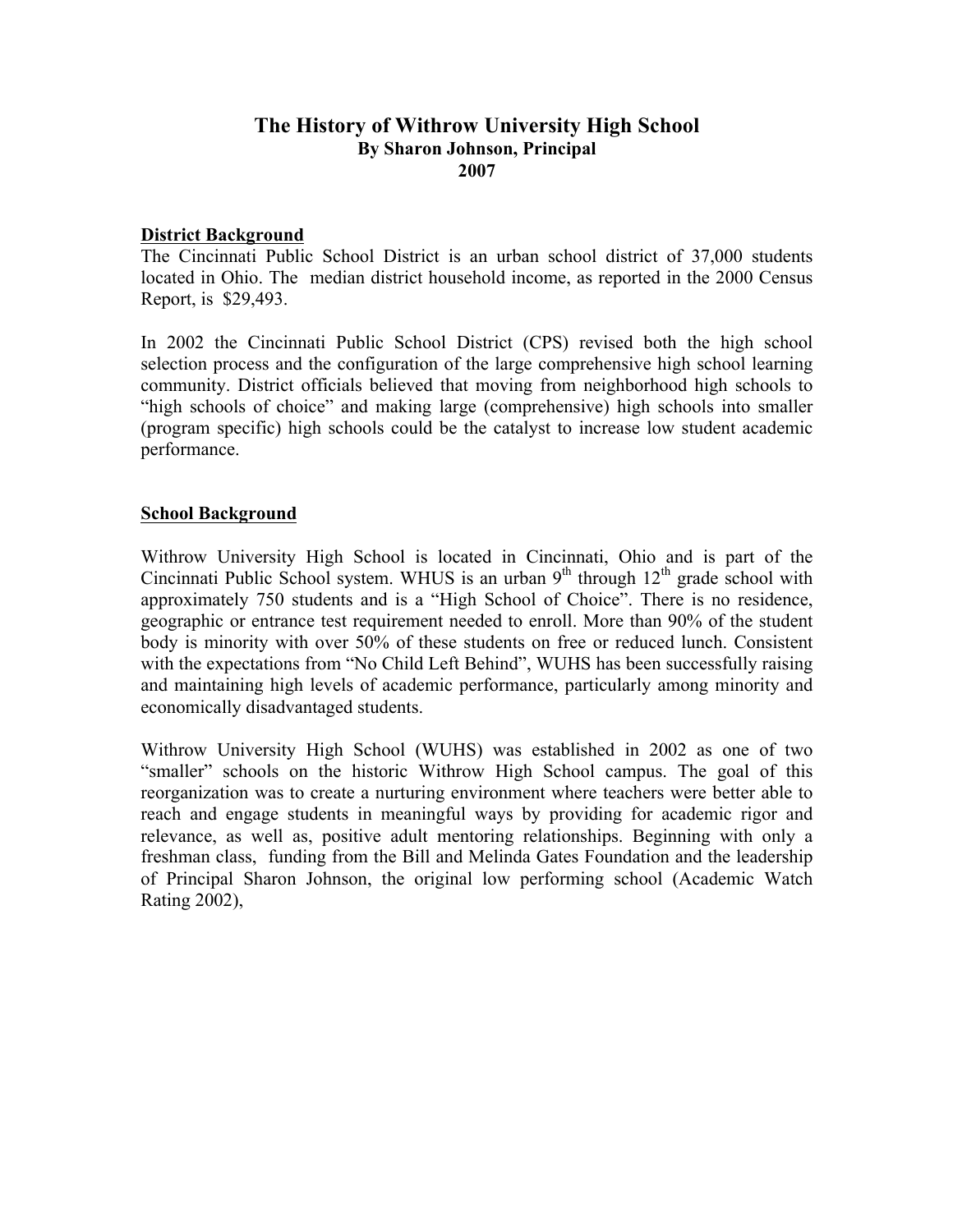### **WITHROW COMPREHENSIVE HIGH SCHOOL OHIO NINTH-GRADE PROFICIENCY TEST 2001-02**

| <b>Subject</b>     | <b>Passing Percentage</b> |  |  |
|--------------------|---------------------------|--|--|
| Writing            | 41%                       |  |  |
| Reading            | $30\%$                    |  |  |
| <b>Math</b>        | 16%                       |  |  |
| <b>Citizenship</b> | 23%                       |  |  |
| <b>Science</b>     | $7\%$                     |  |  |

was transformed into a smaller, more specialized higher performing school with sustainable results :

| Subject               | $2002 - 03$<br><b>Passing Rate</b> | 2003-04<br><b>Passing Rate</b> | 2004-05<br><b>Passing Rate</b> | 2005-06<br><b>Passing Rate</b> | 2006-07<br><b>Passing Rate</b> |
|-----------------------|------------------------------------|--------------------------------|--------------------------------|--------------------------------|--------------------------------|
|                       |                                    |                                |                                |                                |                                |
| <b>Math</b>           | <b>34.0%</b>                       | 84.7%                          | 87.9%                          | <b>84.0%</b>                   | 84.7%                          |
| <b>Writing</b>        | 87.5%                              | 98.9%                          | 89.1%                          | $95.1\%$                       | <b>98.9%</b>                   |
| <i><b>Science</b></i> | <b>53.0%</b>                       | 77.5%                          | 69.7%                          | 73.6%                          | 77.5%                          |
| <b>Social Studies</b> | 67.0%                              | 86.5%                          | 78.2%                          | 83.4%                          | 86.5%                          |

# **OHIO 10TH GRADE GRADUATION TEST (OGT)**

#### **Elements of Success:**

## **Collaborative Leadership**

Principal Sharon Johnson is a visionary and strong leader. Principal Johnson teamed with the WHUS staff to develop and implement innovative student support and curriculum instructional strategies. She works with staff, students, parents and community business partners (two companies and two universities) to create a school environment that encourages collaborative relationships and mutual cooperation.

Open communication and accountability are an integral part of Withrow's school culture. During staff meetings, assessment data are openly shared and discussed, and staff members propose strategies for sustained, continuous improvement. Principal Johnson works with her administrative team to develop a schedule that includes time for staff collaboration and articulation. Teachers work together daily in subject and grade level team meetings facilitated by Teacher Team Leaders. Meeting agendas focus on how to improve student performance through teaching strategies and differentiation of instruction (for regular and special needs students), effective selection and use of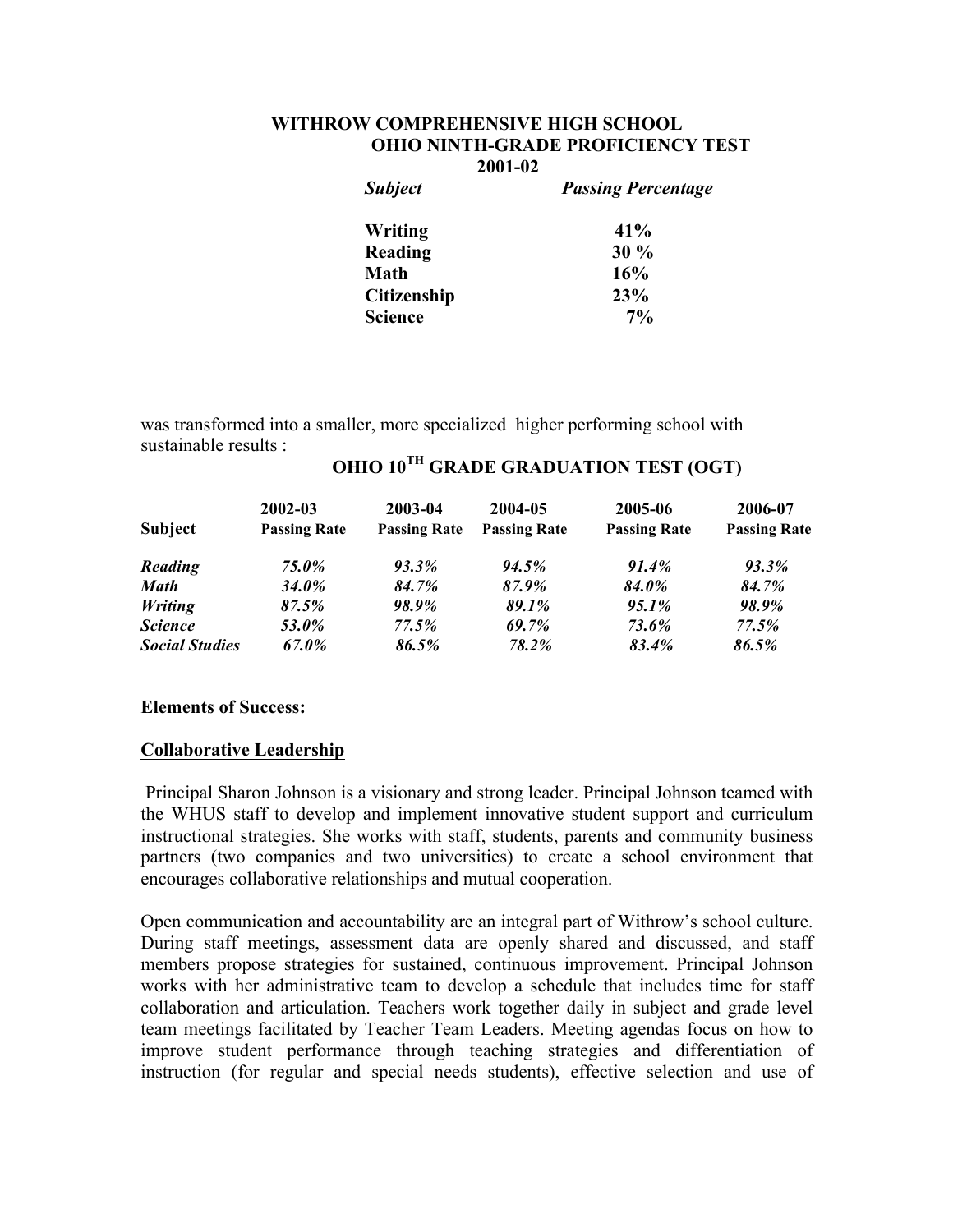instructional materials, discipline policy and professional development. The meetings also provide an environment for personal and emotional support of staff.

# **Personalization**

The Withrow administration and staff believe that providing emotional support and developing personal relationships are critical factors in the academic success of students. The administration and faculty work together to create a school environment that demonstrates understanding, flexibility and caring for students as individuals. The Principal encourages a "family" atmosphere to convey caring and deep concern for the well being of each student. For example, in keeping with the family concept class meetings, called "family meetings", are held quarterly allowing for increased communication and reiteration of high expectations.

Aware that some students may lack a sufficient support system at home, teachers stress to students that they can succeed with support and determination. Family Forward is a social service agency that supports WUHS students. The agency works specifically with students who are homeless, truant, in need of anger management assistance or have a need for other special support.

# **Curriculum, Instruction and Assessment**

The school motto is, "Withrow University….where every student is college bound" requires that the academic curriculum at WUHS be designed to provide students with the core subject areas needed to demonstrate a standard of academic proficiency essential for high school graduation and for college/university admission and success.

While sensitive to the fact that many WUHS students have home situations that might pose a challenge for academic achievement and cognizant of the difficulties of living and working in an urban environment, Withrow's administration and staff are adamant in their refusal to accept excuses for poor academic performance. The administration and staff are diligently committed to providing an environment that addresses the unique needs of the WUHS student population.

The WUHS instructional design uses traditional and non-traditional methods to establish supports that enable all students to reach established standards of academic performance as measured by standardized local and state assessments. For example,

- the use of differentiated instruction methodology throughout subject areas.
- regular education and special education teachers and teacher teams meet and collaborate on a consistent basis to provide the best education for all students.
- multiple, timely, criterion-based assessments targeted at curriculum objectives are administered in each subject area and the results are used to inform instruction.

Other examples of curriculum innovations implemented at WUHS are that students are instructed in all core academic subject areas in gender separated classes. Additionally, all freshmen attend a three week summer bridge program where they meet teachers, are assessed in each core academic area that provides benchmark data for on-going data